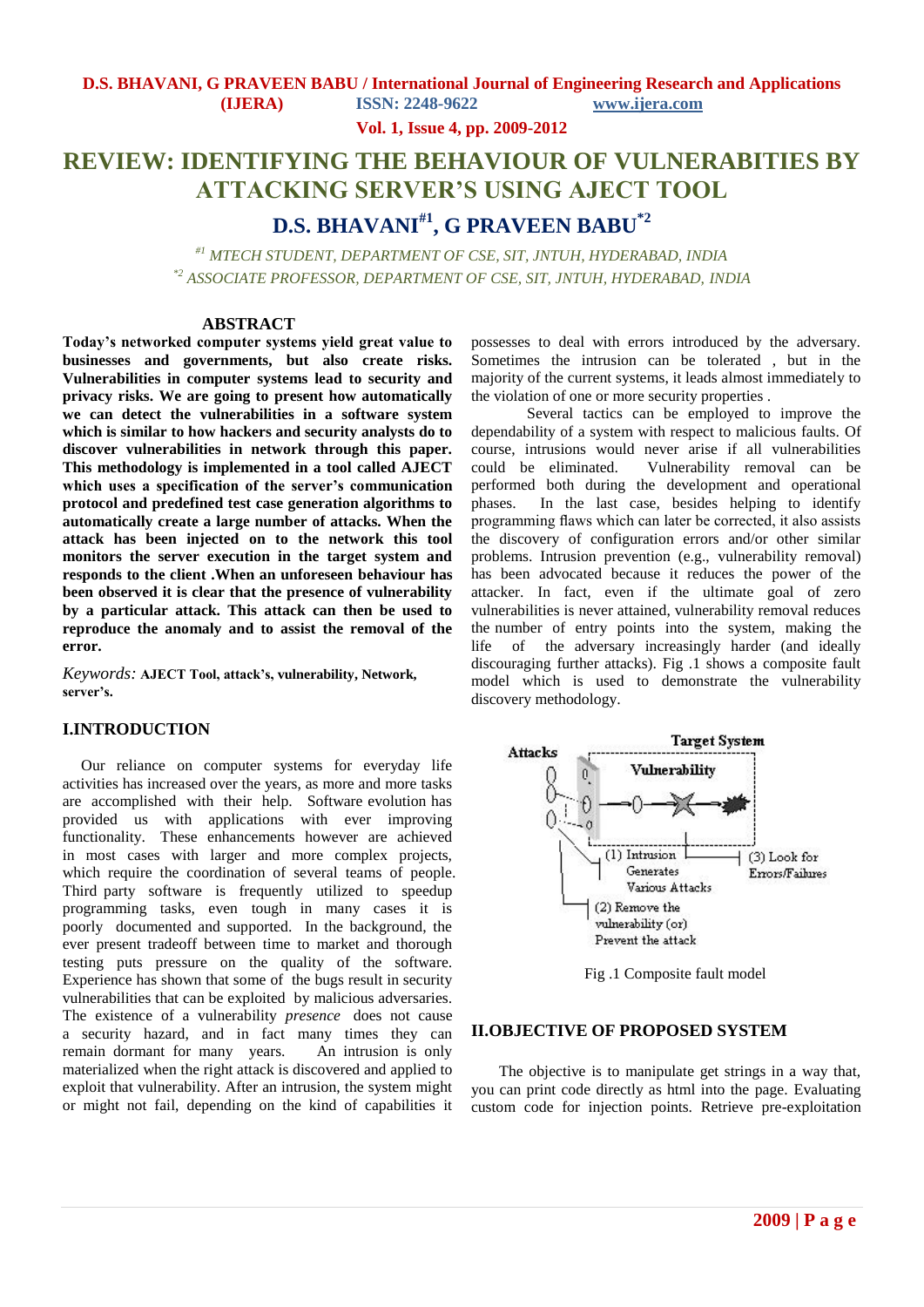# **D.S. BHAVANI, G PRAVEEN BABU / International Journal of Engineering Research and Applications (IJERA) ISSN: 2248-9622 www.ijera.com**

## **Vol. 1, Issue 4, pp. 2009-2012**

reconnaissance for conditions. Compromise a users credentials using trust and redirects. Examine the actual exploitation of a vulnerable host. Examine the use of fuzzing tools for discovering vulnerabilities in applications. Examine how the output of a fuzzing tool might be used to develop software security exploits (case study). Describe the nature, types and associated methodologies of the various different classes of fuzzers. Briefly explain where fuzzers fit within the field of application security testing: i.e. who might use them, why they are used, and what value they over the Information Security industry, software developers, end-users, and attackers. Identify some of the limitations of, and problems with, fuzzing. Compare some of the available fuzzing tools and approaches available possibly using two or more types of fuzzer against a single target application with known vulnerabilities; examine the evolution of fuzzing tools, comment on the state of the art and the outlook for fuzzing; examine what metrics may be used to compare fuzzers. Comment on the influence of fuzzing on the information security and software development communities compare fuzzing with other forms of software security assurance - i.e. Common Criteria evaluations

# **III.BACKGROUND WORK**

The paper describes a methodology and a tool for the discovery of vulnerabilities on services provided by network or local daemons, through the injection of attacks (i.e., malicious faults). This work has been influenced by several research areas, namely:

# A) **Fault Injection**

It is an experimental approach for the verification of fault handling mechanisms (fault removal) and for the estimation of various parameters that characterize an operational system (fault forecasting), such as fault coverage and error latency . Traditionally, fault injection has been utilized to emulate several kinds of hardware faults, ranging from transient memory corruptions to permanent stuck-at faults. Three main techniques have been developed to inject these faults: hardware-based tools resort to additional hardware to actually introduce the faults in the system, in most cases through pin-level injection, but also through radiation and electromagnetic interference simulation models with different levels of abstraction, e.g., device and network, have been employed by simulation-based tools to study the behaviour of systems, starting from the early stages of design software-based tools insert errors in the various parts of a running system by executing specific fault injection code . The emulation of other types of faults has also been accomplished with fault injection techniques, for example, software and operator faults. Robustness testing mechanisms study the behaviour of a system in the presence of erroneous input conditions. Their origin comes both from the software testing and fault-injection communities, and they have been applied to various areas, for instance, POSIX APIs and

device driver interfaces .

#### B) **Vulnerability Scanners**

These are tools whose purpose is the discovery of vulnerabilities in computer systems (in most cases network-connected machines). Several examples of these tools have been described in the literature, and currently there are some commercial products: COPS, Found Stone Enterprise, Internet Scanner, Nessus, and QualysGuard. They have a database of well known vulnerabilities, which should be updated periodically, and a set of attacks that allows their detection. The analysis of a system is usually performed in three steps:

Step 1: The scanner interacts with the target to obtain information about its execution environment (e.g., type of operating system, available services, etc).

Step 2: Then, this information is correlated with the data stored in the database, to determine which vulnerabilities have previously been observed in this type of system.

Step 3: later, the scanner performs the corresponding attacks and presents statistics about which ones were successful.

Even though these tools are extremely useful to improve the security of systems in production, they have the limitation that they are unable to uncover unknown vulnerabilities.

#### C) **Static vulnerability analyzers**

These look for potential vulnerabilities in the source code of the applications. Typically, these tools examine the source code for dangerous patterns that are usually associated with buffer overflows, and then they provide a listing of their locations. Next, the programmer only needs to go through the parts of the code for which there are warnings, to determine if an actual problem exists. More recently, this idea has been extended to the analysis of binary code. Static analysis has also been applied to other kinds of vulnerabilities, such as race conditions during the access of (temporary) files. In the past, a few experiments with these tools have been reported in the literature showing them as quite effective for locating programming problems. These tools however have the limitation of producing many false warnings, and skip some of the existing vulnerabilities.

#### D) **Run-time prevention mechanisms**

Change the run-time environment of programs with the objective of thwarting the exploitation of vulnerabilities. The idea here is that removing all bugs from a program is considered infeasible, which means that it is preferable to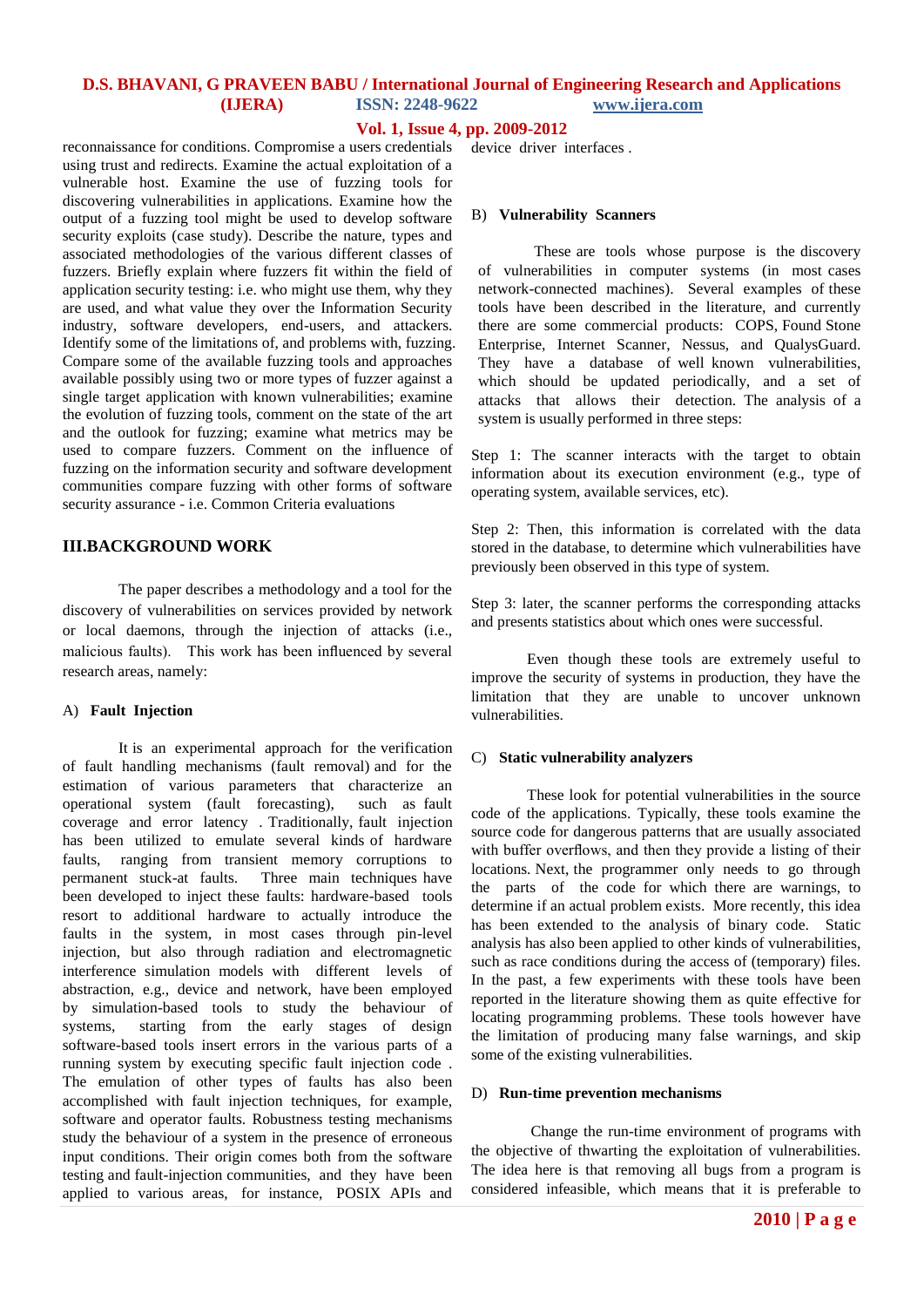# **D.S. BHAVANI, G PRAVEEN BABU / International Journal of Engineering Research and Applications (IJERA) ISSN: 2248-9622 www.ijera.com**

## **Vol. 1, Issue 4, pp. 2009-2012**

contain the damages caused by their exploitation. Most of these techniques were developed to protect systems from buffer overflows. A few examples are: Stack Guard, Stack Shield, and Point-Guard are compiler-based tools that determine at runtime if a buffer overflow is about to occur, and stop the program execution before it can happen. A recent study compares the effectiveness of some of these techniques, showing that they are useful only to prevent a subset of the attacks .

## IV.**SYSTEM OVERVIEW**

To detect and remove the vulnerabilities in this paper we describes a tool called *AJECT* - *Attack in-JECtion Tool* . AJECT calculates the behaviour of an antagonist by injecting attacks against a target system then it observes the execution of the system to determine if the attacks have caused a failure. In the positive case this indicates that the attack was successful, which reveals the existence of a vulnerability. After the identification of a, vulnerability we can use any traditional debugging techniques to inspect the application code and running environment and to find out the source of the vulnerability and allow its successive removal.

The existing version of AJECT mainly targets network server applications, although it can also be utilized with most local daemons. Considering the perspective of security to check for vulnerability we chose servers and off course they are most relevant components that need protection. Generally a hacker can intrude into a network only through server and then he uses all the facilities of a server like she or he immediately gains access to a local account, which can then be used as a launch pad for further attacks. The tool treats the server as a black box it does not need the source code of the server to perform the attacks. AJECT has to obtain a specification of the protocol implemented by the target server in order to generate smart attacks.

To demonstrate the usefulness of our approach, we have conducted a number of experimental attacks like Special char attack, Assignment attacks, and Query attack. The main intention was to show that AJECT could automatically discover a number of different vulnerabilities, which were described in bug tracking sites by various people. This experiment managed to prove that AJECT could detect many vulnerabilities and even able to discover a new vulnerability that was previously unknown to the security community.

As in Fig .2 in the architecture of AJECT there are four basic entities namely the *Target System*, the *Target Protocol Specification*, the *Attack Injector* and the *Monitor*. The Target System entity corresponds to the system which we want to test and the remaining three entities are the main components of AJECT. The target application and its execution environment are present in Target System which indeed have middleware libraries ,operating system and hardware configuration. Using client program the target

application service can be invoked remotely. In addition to that it can also be a local daemon supporting a given task of the operating system. In both the cases, wellknown protocol is used by the target application to communicate with the clients, and by transmitting malicious packets, these clients can carry out attacks to the server. If the packets are not correctly processed, the target can suffer various Kinds of errors with distinct consequences, ranging, for instance, from a slow down to a crash. The A graphical interface is provided to target Protocol Specification component for the specification of the communication protocol used by the target application. The Attack Injector is responsible for the generation and implementation of the attacks, and for receiving the responses returned by the target. It also performs some analysis on the information acquired during the attack, to determine if vulnerability was exposed.



Fig .2 Architecture of AJECT

The main purpose of the Monitor is to examine and collect data about the target system execution, which requires a careful synchronization with the Injector.

#### **V.CONCLUSION**

In this paper we present a tool which is used to discovery and remove the vulnerabilities in server applications. AJECT simulates the behaviour of a malevolent challenger by injecting different kinds of attacks against the target server. In the process of simulating it collects various information of the server by observing the application. And that information which is collected is analyzed later to determine incorrect execution of the server, which is a strong indication that vulnerability exists. To demonstrate the usefulness of this approach, a considerable number of experiments were carried out with several attacks like Special char attack, Assignment attacks, and Query attack. These experiments indicate that AJECT could be utilized to locate and remove a significant number of distinct types of vulnerabilities.